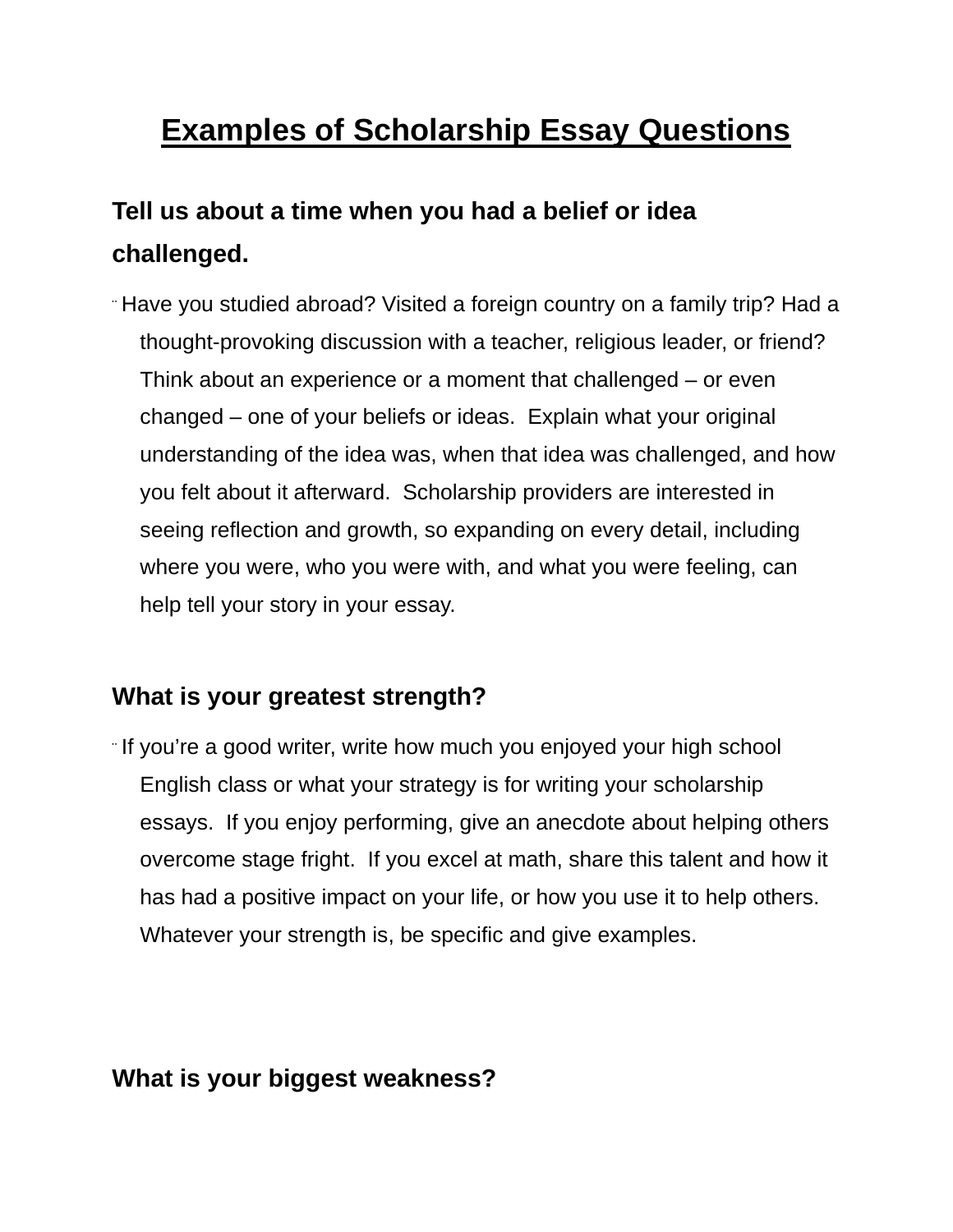¨ The key to talking about your weaknesses is to paint them in a positive light. (And no, saying you're a perfectionist isn't a real answer.) If public speaking isn't your strong suit, explain how you took a public speaking class, even though it makes you nervous as a means of working on your weakness. Be honest, and explain how you overcome the challenges that your weakness presents you with.

### **Where do you see yourself in five years?**

¨ You don't have to have your entire life mapped out for the next five years, but the scholarship committee wants to see that you've got some sort of game plan. What do you want to accomplish while you're in college? What do you see yourself doing after graduation? Incorporate how this scholarship will give you a leg up on accomplishing your goals.

#### **Who is your role model?**

¨ When your interviewer asks this question, they're trying to learn more about who you are, not about your role model. Whether it's a family member, teacher, or public figure, explain how their actions have inspired you, what you have learned from them, and why they are your role model.

**Tell us about a mistake you made or a time you failed and**